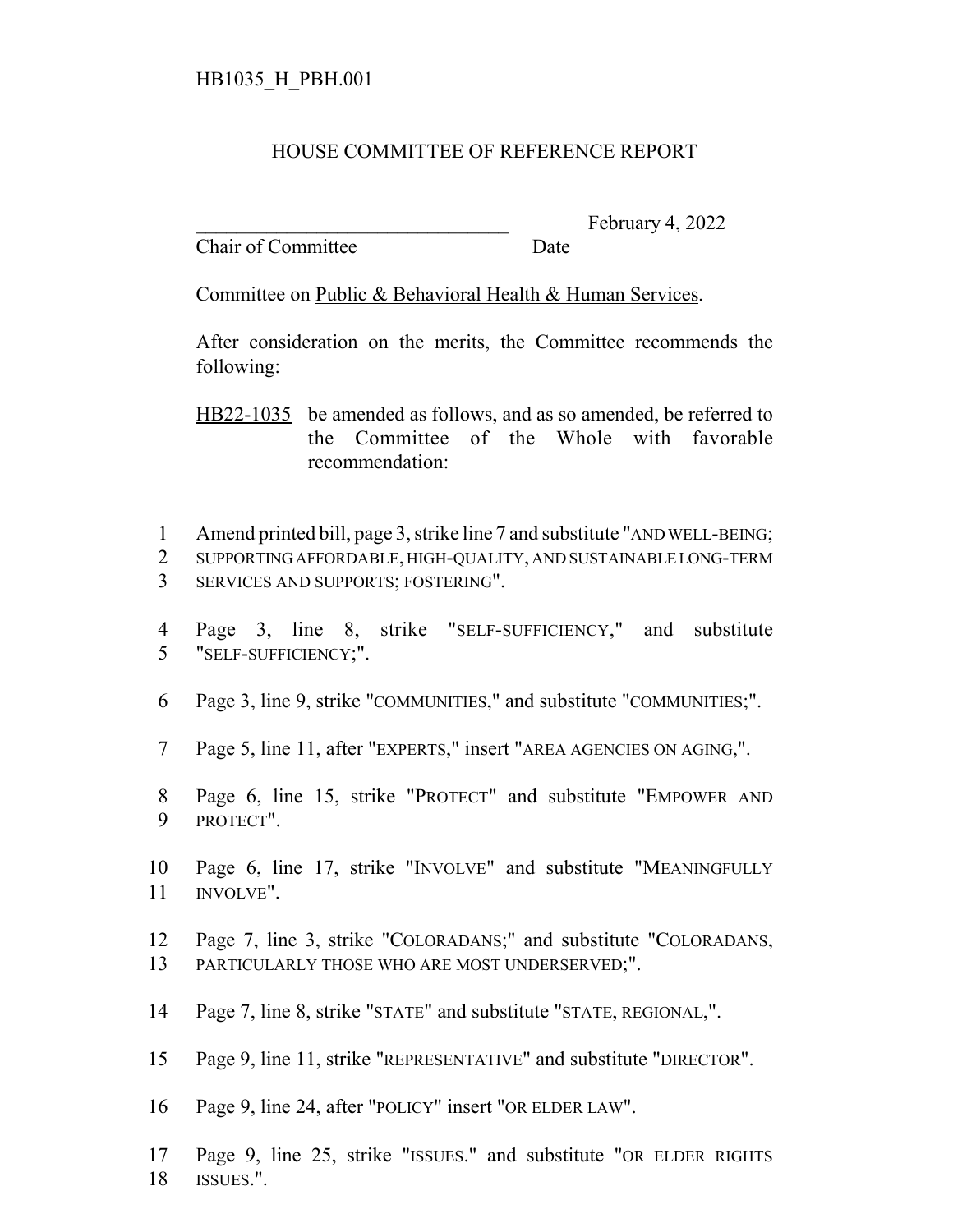- Page 10, line 5, strike "GROUPS;" and substitute "GROUPS, AND INDIVIDUALS RECEIVING COMMUNITY-BASED SOCIAL OR MEDICAL SERVICES THAT SUPPORT INDEPENDENT LIVING;".
- Page 11, line 20, strike "FOR THE PURPOSES OF THIS SECTION," and substitute "AS USED IN THIS SECTION,".
- Page 12, line 26, strike "AND;".
- Page 12, after line 26 insert:
- 
- "(XII) DISPARITIES AMONG OLDER COLORADANS;
- (XIII) ELDER RIGHTS; AND".
- Renumber succeeding subparagraph accordingly.

 Page 13, lines 24 and 25, strike "AT THE DIRECTION OF" and substitute "IN COORDINATION WITH".

Page 14, after line 3 insert:

 "(3) THE COMMISSION MAY SEEK, ACCEPT, AND EXPEND GIFTS, GRANTS, OR DONATIONS FROM PRIVATE OR PUBLIC SOURCES FOR THE PURPOSES OF THIS SECTION TO SUPPORT GENERAL OPERATIONS, SPECIAL PROJECTS, RESEARCH, AND STAFFING NEEDS.".

 Page 14, line 23, strike "STATE" and substitute "STATE, REGIONAL, AND LOCAL GOVERNMENT".

Page 16, strike lines 11 through 27 and substitute:

22  $\frac{y}{(g)(i)(l)}$  Study and make recommendations to ensure that people 23 who are released from prison who are sixty-five years of age or older are 24 able to access health insurance after release, including:

 (A) Health insurance options that might be available, including medicare, medicaid, social security, the old age pension fund, or any other 27 potential options for health-care insurance, and any eligibility criteria that 28 may uniquely impact a formerly incarcerated population;

**(B)** Enrollment processes for each health insurance option and the 30 cost for each option;

 (C) Processes the department of corrections would need to have 32 in place, both prior to release and after release, to ensure people sixty-five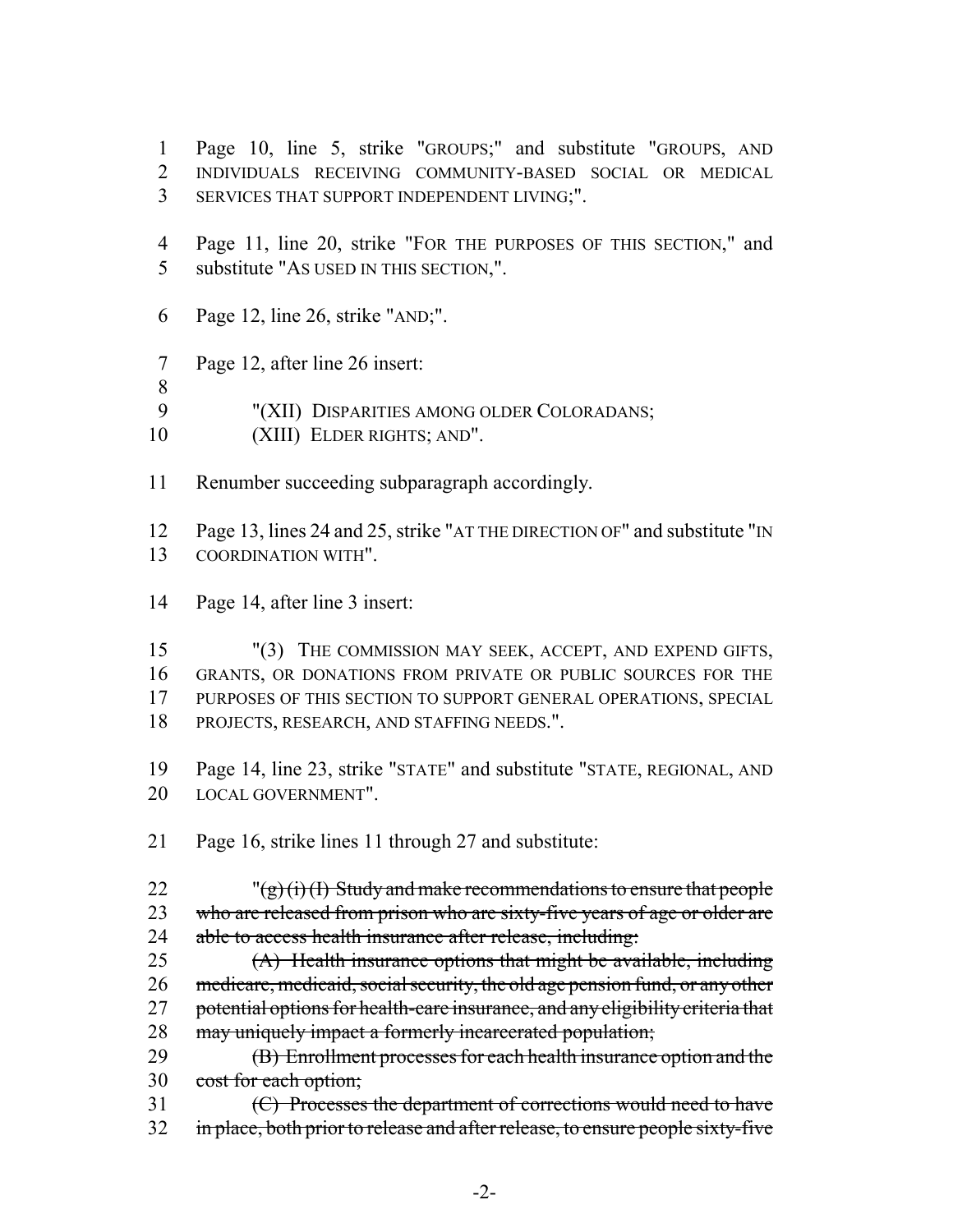years of age or older are able to enroll in affordable health insurance upon release;

 (D) Potential challenges, gaps, or resources needed to ensure that inmates sixty-five years of age or older have health insurance upon 5 release; and

 $6 \left( \frac{E}{E} \right)$  Any other recommendations relevant to improving health-care access for people sixty-five years of age or older after release from prison.

 (II) On or before January 1, 2022, the commission shall provide 10 a report with its findings and recommendations pursuant to this 11 subsection  $(1)(g)$  to the judiciary and health and insurance committees of 12 the house of representatives and the judiciary and health and human services committees of the senate, or any successor committees. The 14 department of human services shall post the report on the Colorado 15 commission on aging's website.".

Page 17, strike lines 1 through 10.

Reletter succeeding paragraphs accordingly.

Page 17, strike lines 20 through 27.

Page 18, strike lines 1 through 6.

Page 18, before line 7 insert:

 "**SECTION 6.** In Colorado Revised Statutes, 26-11-201, **amend** (6) as follows:

 **26-11-201. Definitions.** As used in this part 2, unless the context otherwise requires:

 (6) "Greatest social need" means the need caused by noneconomic factors ,which include physical and mental disabilities, language barriers, and cultural or social isolation, including that caused by racial and ethnic status, NATIONAL ORIGIN, RELIGION, SEX, SEXUAL ORIENTATION, GENDER 29 IDENTITY, GENDER EXPRESSION, OR HIV STATUS, which THAT restrict an 30 individual's ability to perform normal daily tasks or which THAT threaten 31 his AN INDIVIDUAL'S capacity to live independently.".

Renumber succeeding sections accordingly.

Page 18, line 23, strike "AND OTHER AGING".

Page 18, strike lines 24 through 27 and substitute "DEVELOPED IN